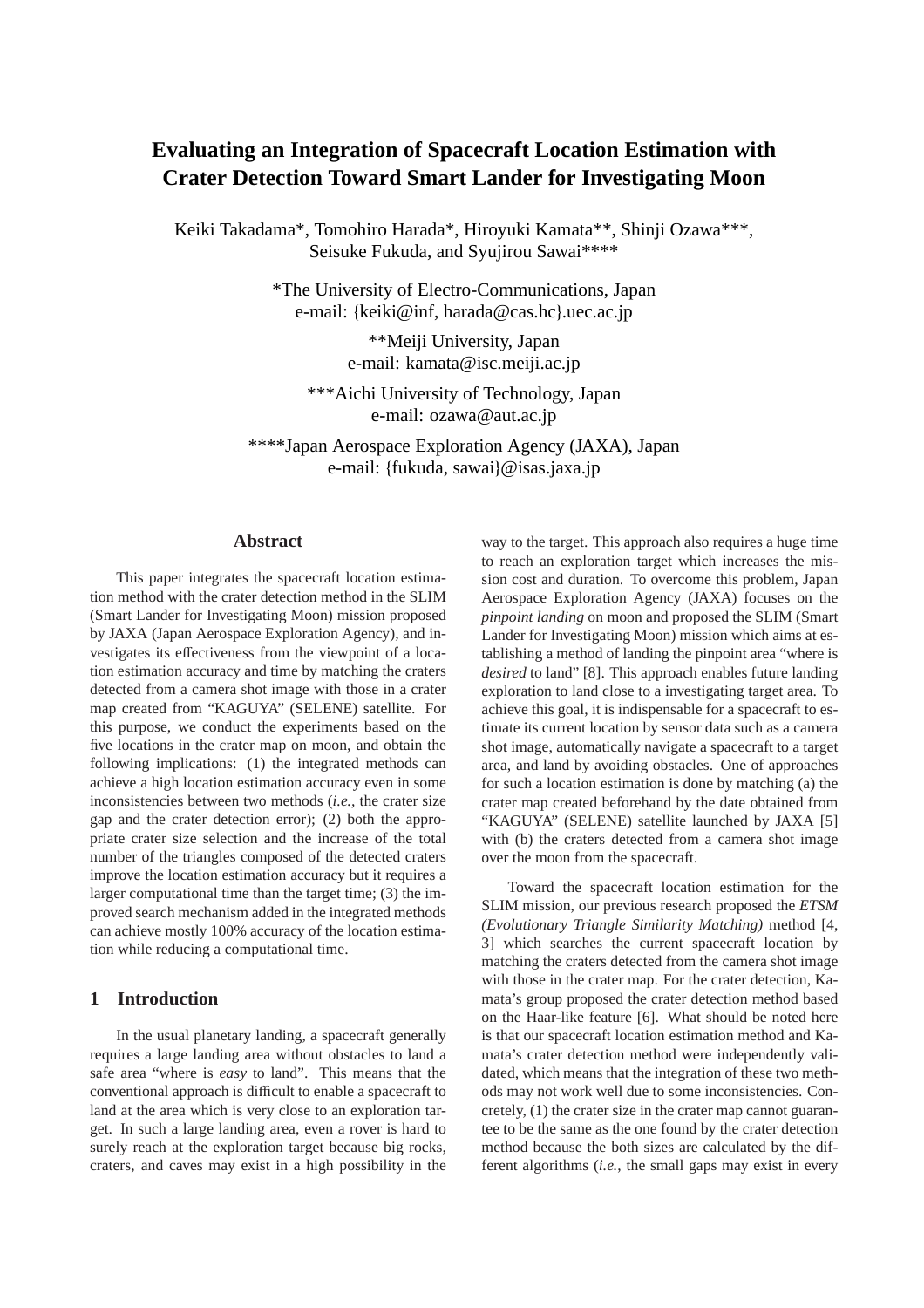craters); and (2) the crater detection method has a possibility of deriving an crater detection error (*i.e.*, some craters are detected even though there are no craters, while other craters are not detected even though there are craters).

From these problems, the aim of this paper is to validate the integrated methods as a whole system from the viewpoint of a location estimation accuracy and time by improving its robustness to both the crater size gap and the crater detection error. For this issue, the following improvements are proposed: (1) an appropriate crater size selection from the crater map; (2) an increase of the total number of the triangles composed of the detected craters (note that the ETSM method marches the craters detected from a camera shot image with those in a crater map in the unit of triangles); and (3) an addition of the improved search mechanism to find the correct location quickly.

This paper is organized as follow. Section 2 explains the overview of the SLIM mission, and Section 3 explains the algorithm of the ETSM method. Section 4 describes the three improvements for both the crater size gap and the crater detection error. Section 5 conducts the experiment and shows their results, and our conclusion is finally given in Section 6.

#### **2 SLIM mission**

#### **2.1 Overview**

As described in Section 1, the SLIM (Smart Lander for Investigating Moon) mission aims at establishing a method of a *pinpoint landing* on the moon [8]. This mission is planned to carry out by a small spacecraft with a launch weight 400kg (dry weight 100kg). To achieve the pinpoint landing, the following issues should be established: (1) a surface topography matching with a camera shot image, (2) automatically obstacles detection and avoidance, and (3) a landing radar; (4) a reusable landing gear with a memory metal; and (5) a surface exploration rover. This paper particularly tackles (1) a surface topography matching with a camera shot image.

## **2.2 Spacecraft location estimation in SLIM mission**

The landing sequence of SLIM is divided to two phases as shown in Figure 1: (1) the power descent phase and (2) the vertical descent phase. The power descent phase, in particular, is further divided to two phases; (1 i) the inertia guidance phase and (1-ii) the LOS (Line Of Sight) guidance phase. This paper focuses on an estimation of current spacecraft location during (1) the power descent phase and (2) the initial stage of the vertical descent phase.



**Figure 1. Image of landing sequence in SLIM mission**

#### **2.3 Related works on location estimation**

In SLIM mission, the location estimation is required in any altitude of the spacecraft because the SLIM spacecraft requires its current location during its descent phase, and such location estimation should be done in real time. From this fact, the location estimation of the SLIM mission requires (1) an estimation in any altitude of the spacecraft, and (2) a short computational time which enables the spacecraft to estimate its location in real time.

Regarding this issue, the conventional location estimation approaches have been proposed. For example, Wertz and Sasaki proposed a star catalog matching with a star pattern given by a star sensor [10][7], while Chen proposed a Fourier-Mellin invariant descriptor and symmetric phase-only matched filter [1]. These conventional approaches, however, do not satisfy the requirement of the SLIM mission. In detail, the work by Wertz and Sasaki cannot cope with the change of an altitude of spacecraft because the detected craters change as an altitude of spacecraft changes while the stars do not change [7][10]. The method by Chen requires huge computational cost to execute image processing [1]. To overcome this problem, our previous research proposed the ETSM method described in the next section.

# **3 Evolutionary triangle similarity matching (ETSM)**

#### **3.1 Overview**

The *Evolutionary Triangle Similarity Matching (ETSM)* method [4, 3] estimates a current spacecraft location by matching triangles composed of the detected craters in a camera shot image with those composed of the craters in the crater map created from "KAGUYA" satellite [5]. This matching is evaluated from the viewpoint of the *triangle similarity*.

To understand this method, Figure 2 gives an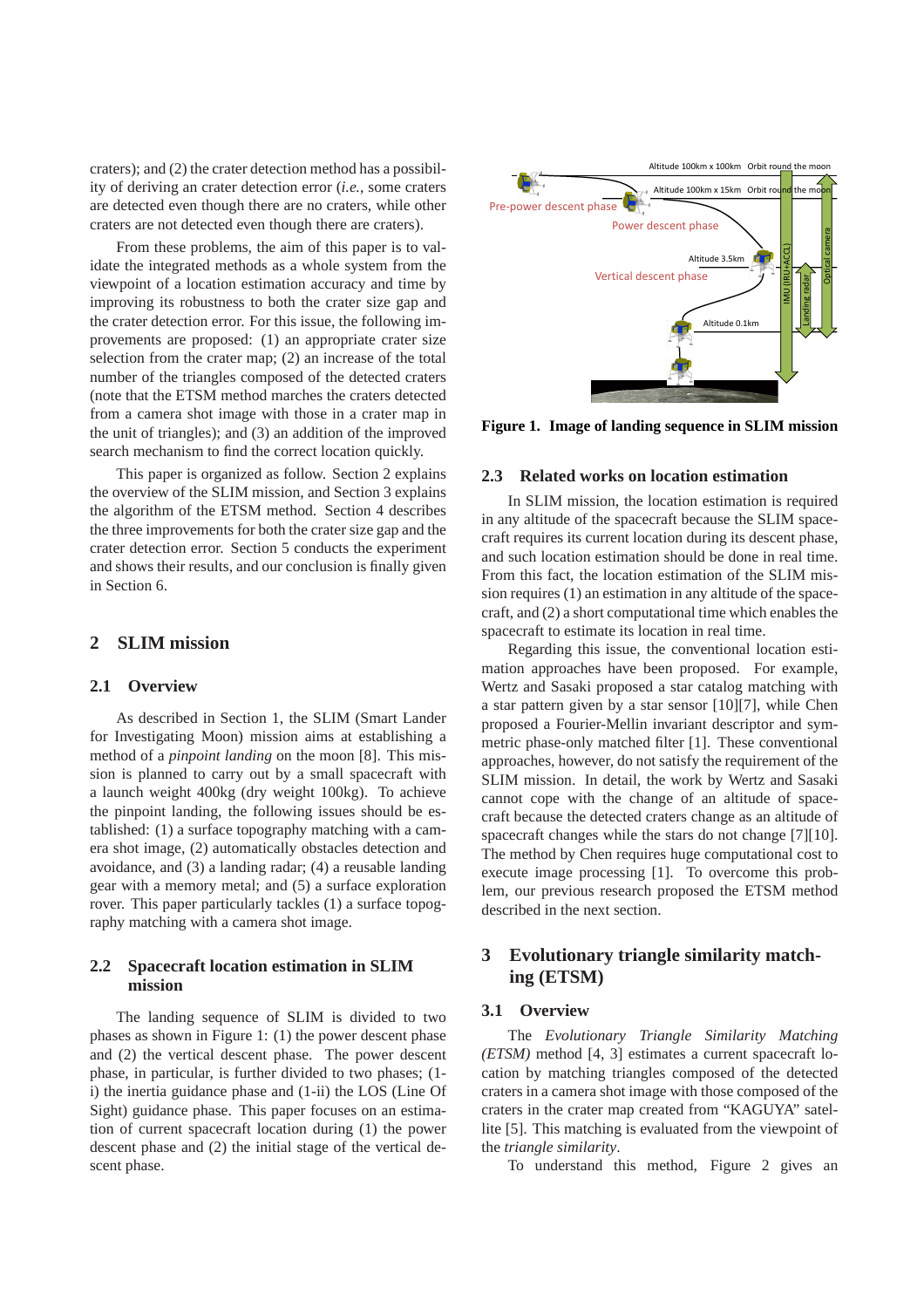overview of the ETSM method. In detail, the ETSM method creates some triangles from the craters detected from a camera shot image (as shown in the left side in Figure 2). In parallel, the ETSM method creates a lot of the candidate locations of the spacecraft represented by the squares (as shown in the right side in Figure 2) in the crater map, and generates four triangles composed of three craters in each candidate location as shown in the middle in Figure 2. Then, one of triangles from a camera shot image is compared with four triangles in each candidate location in the crater map, in order to evaluate whether the compared triangles have the similarity feature. If there is no similarity between the compared triangles, the candidate location changes to new one to search the correct location by *GA (Genetic Algorithm)* [2] as one of evolutionary computation. The features in the ETSM method are summarized as follows: (1) the triangle similarity enables a spacecraft to estimate its location at any altitude or any rotation of the spacecraft; and (2) GA contributes to providing a quick search of the potential location.



**Figure 2. Image of the ETSM method**

## **3.2 Algorithm**

The algorithm of the ETSM method is summarized as follows.

- 1. **Triangle detection from camera shot image:** As shown in Figure 2 (1), the triangles composed of three craters without containing other craters are detected from the camera shot image.
- 2. **Candidate location creation in crater map:** As shown in Figure 2 (2), a lot of the candidate locations of the spacecraft represented by the squares are created. One square as the candidate location is described as  $(x, y, l)$ , where the point  $(x, y)$  indicates the bottom left corner of the square and a length *l* indicates one side of the square. As the beginning of this method, the candidate locations are equally arranged on the crater map to cover a whole area, which number is initially configured. From the viewpoint of GA, one square corresponds to an *individual*, and

the number of the candidate locations corresponds to *population size*  $(N_p)$ .

- 3. **Four triangles creation in candidate location:** As shown in Figure 2 (3), four triangles in each candidate location is created from the top, left, bottom, and right sides.
- 4. **Evaluation of candidate locations:** To evaluate whether a candidate location is close to the current location, the *interior angles* of the triangles in the camera shot image and those of four triangles in the candidate location are calculated. If the difference of the interior angles between these triangles (*i.e.*, the triangle in the camera shot image and that in the candidate location) becomes zero, then these triangles have a similarity feature. As an evaluation of the candidate location, the minimum difference value of the triangle among four triangles in the candidate location is employed. From the viewpoint of GA, this minimum difference value corresponds to a *fitness*.
- 5. **Genetic operation:** To search another potential area, two candidate locations are selected by the tournament selection using the finesse value, and one of the following three procedures is executed as shown in 5. of Figure 3.
	- **Crossover operation with the probability Pc:** New candidate locations are generated through the crossover of two selected candidate locations.
	- **Movement operation with the probability Pm:** Two selected candidate locations are moved a little bit toward the triangle having a high fitness value, in order to enlarge a new area (Details are described in Section 4.3).
	- **No operation with the probability 1** − **Pc**− **Pm:** No operation is executed.

Hereafter, we call two new candidate locations (with the probability  $P_c$ ), two moved candidate locations (with the probability  $P_m$ ), or two selected candidate (with the probability  $1 - P_c - P_m$ ) as the *target* candidate locations.

- 6. **Mutation operation:** If the target candidate locations do not have at least one similarity triangle among four triangles, their location change at random as shown in 6. of Figure 3 (Details are described in Section 4.3).
- 7. **Local search operation:** The target candidate location is compared with its surrounding locations, and the target candidate location changes to the location having the best fitness values among of them as shown in 7. of Figure 3.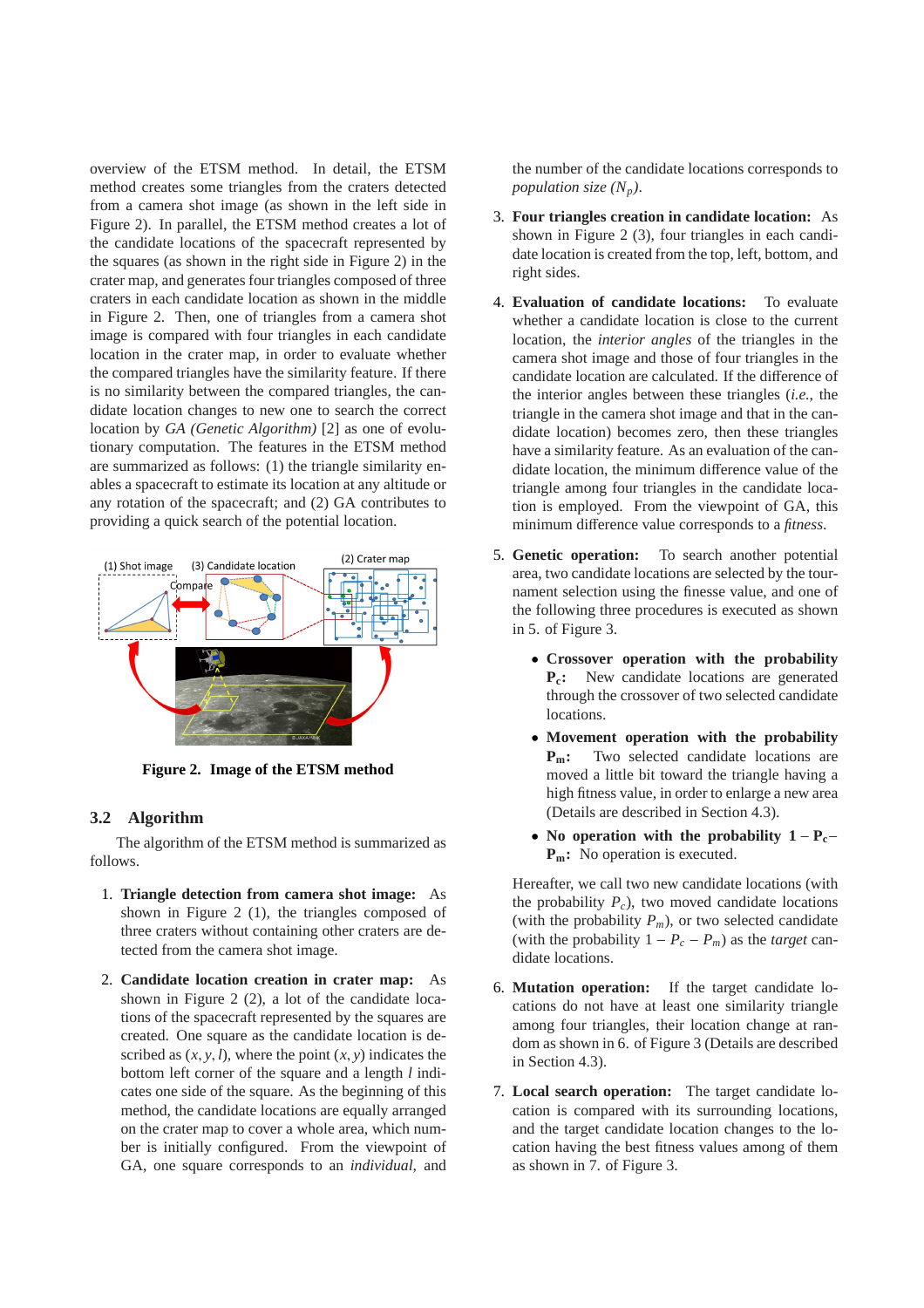- 8. **Next candidate location generation:** After generating the  $N_p - N_r$  number of the target candidate locations by repleting the cycle from 5. to 7. steps, the  $N_r$  number of the best old candidate locations remains and the other  $(N_p - N_r$  number of) old candidate locations are replaced with the target candidate locations as shown in 8. of Figure 3. Note that the number of the remaining candidate locations is initially configured as a number of elites.
- 9. Return to steps 3. and 4. until finding the location which has at least two similarity triangles among four triangles or exceeding the maximum generation as shown in 9. of Figure 3. Note that the maximum generation is initially configured.



**Figure 3. Algorithm of the ETSM method**

## **4 Three improvements**

This section describes the three improvements for increasing a robustness to both the crater size gap and the crater detection error, which are occurred by integrating the spacecraft location estimation method with the crater detection method.

#### **4.1 (1) Crater size selection**

As described in Section 1, the crater size in the crater map cannot guarantee to be the same as the one found by the crater detection method because the both sizes are calculated by the different algorithms. Figure 4 shows the number and size of the craters in a certain area, where the vertical axis indicates the *number* of the craters while the horizontal axis indicates the *size* of the craters. In detail, the blue bars indicates the number and size of the craters found by the crater detection method, while the orange bars indicates those in the crater map created from "KAGUYA" satellite. This figure suggests that the size of the craters found by the crater detection method is estimated larger than that in the crater map.



**Figure 4. Crater size between crater detection method and crater map**

To tackle this crater size gap, we select the crater size from 130 (*m*) to 190 (*m*), which are mostly overlapped between the crater detection method and the crater map. This range of the selection is determined from the minimum crater size founded by the crater detection method (*i.e.*, 130 (*m*) in this case) to the crater size which number is largest or second largest founded by the crater detection method (*i.e.*, 190 (*m*) in this case). Precisely, the upper crater size is set as the larger crater size among two craters (*i.e.*, 190 (*m*) or 170 (*m*)) which number are largest (*i.e.*, 12) and second largest (*i.e.*, 10).

## **4.2 (2) Increase of triangles composed of detected craters**

As the crater detection error, some craters are detected even though there are no craters, while other craters are not detected even though there are craters. In Figure 5(a), the left figure indicates that four triangles (respectively composed of the craters 1, 2, 7, the craters 2, 3, 4, the craters 4, 5, 6, and the craters 6, 7, 8) are extracted as the correct crater detection. However, these detected triangles change as shown in the middle of Figure 5(a) when the craters 4 and 7 cannot be detected, indicating that the only two triangles (respectively composed of the craters 1, 2, 3 and the craters 5, 7, 8) are extracted. This often occurs as the actual crater detection. In addition to this problem (*i.e.*, the decrease of the number of extracted triangles), these triangles tend to have one large angle (such as more than 170 degree), which makes it difficult to distinguish with others. This means that it is very hard to match with the correct triangles. Hereafter, we call the triangle having one large angle as the *bad* triangle shown in the middle of Figure 5(a), while we call the triangle *not* having one large angle as the *good* triangle.

To overcome the problem of decreasing the number of the extracted triangles while increasing the *bad* triangles, this paper proposes the method that extracts four triangles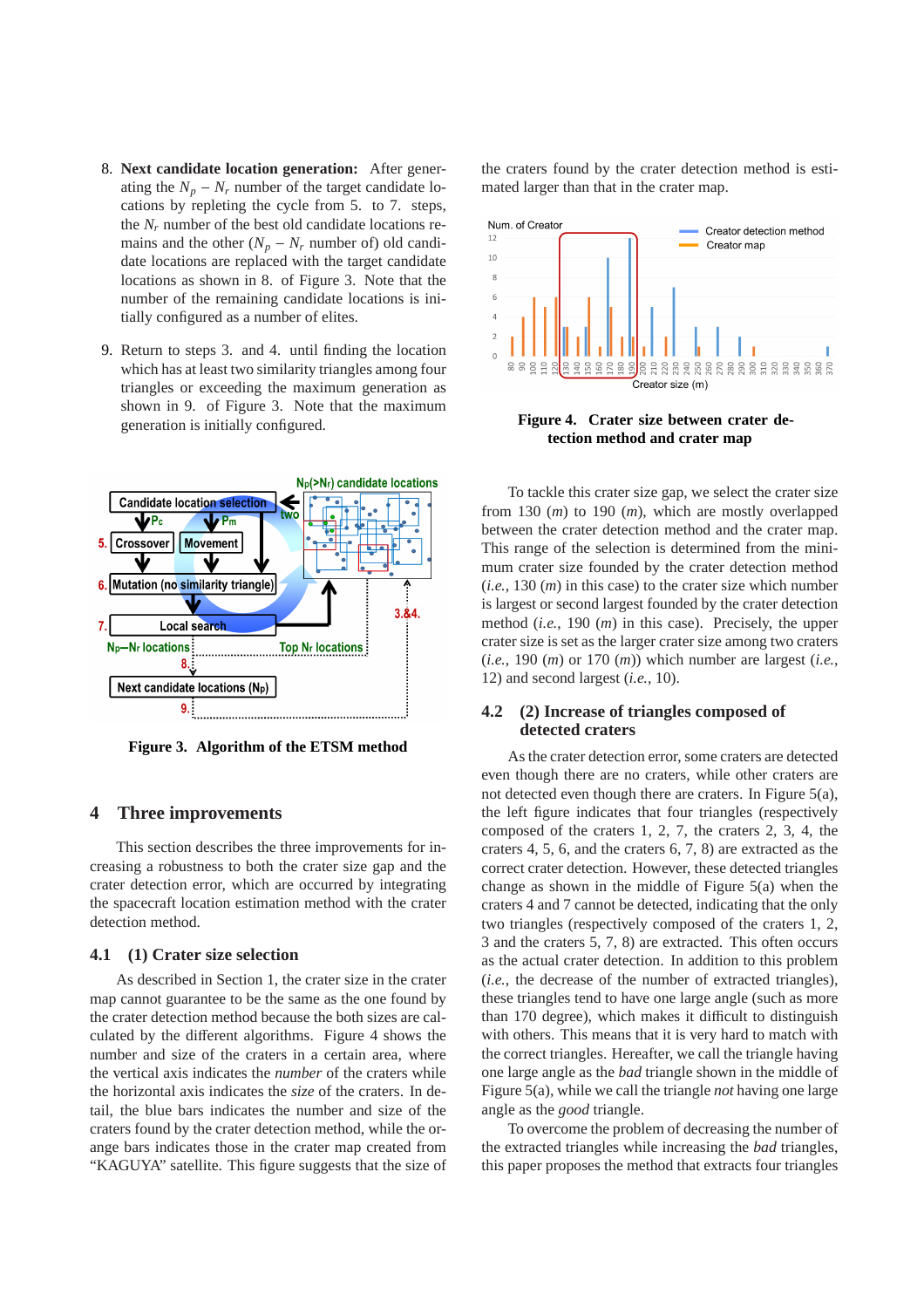

**Figure 5. Triangles composed of detected craters**

by excluding the *bad* triangles as shown in the right side of Figure 5(a). The algorithm of this method is summarized as follows and its flow is shown in Figure 5(b). Note that Figure 5(b)(i) is the same situation as the middle of Figure 5(a), *i.e.*, the six craters are detected while the two craters cannot be detected.

- (i) One triangle is detected by three craters from the upper side (*i.e.*, the craters 1, 2, 3) and is checked whether the triangle has one large angle;
- (ii) If the detected triangle has one large angle, then another triangle is detected by using the next three craters from the upper side (*i.e.*, the craters 2, 3, 8) and is checked from the same viewpoint. This step is continued until the good triangle (*i.e.*, the triangle *not* having one large angle) is detected;
- (iii) The previous step is continued until the second good triangle is detected;
- (iv) Since the above two detected triangles are composed of the craters from the upper size, the same procedure is executed to detect the first and second good triangles from the left, bottom, and right sides. After this step, the eight good triangles (which may be overlapped each other) are finally detected in total;

(v) The top four good triangles are selected among the eight good ones from the viewpoint of a high similarity degree calculated in the past matching.

#### **4.3 (3) Addition of improved search mechanism**

Both the crater size gap and the crater detection error described above make it hard to find the correct location, which increases its search time. To reduce a calculation time, this paper proposes the following two types of the location search as shown in Figure 6.

- (a) When the candidate location *has* at least one similarity triangle (represented by the red line), the candidate location in the previous method is moved *gradually* as shown in the left side of Figure 6(a), while that in the proposed method is moved *drastically* to search new area quickly as shown in the right side of Figure 6(a). Concretely, the candidate location (represented by the black dash line) which detects the similarity triangle in the upper side is moved to the area (represented by the green dash line) where the same similarity triangle is located at the bottom as shown in the right side of Figure 6(a). Such a large movement enables a spacecraft to search new areas quickly, which contributes to reducing the time for searching the correct location.
- (b) When the candidate location does *not have* the similarity triangle, the candidate location in the previous method is moved *at random* as shown in the left side of Figure 6(b), while that in the proposed method is moved *closely* to the similarity triangle detected in the other candidate location as shown in the right side of Figure 6(b). Such a concentrated movement enables a spacecraft to find the correct location quickly, which contributes to reducing the its search time.

# **5 Experiment**

#### **5.1 Cases**

To evaluate the integration of the spacecraft location estimation method (ETSM) with the crater detection method (using Haar-Like Feature), we conduct the experiments based on the five locations in the crater map on moon as shown in Figure 7, which is taken from "KAGUYA" satellite at the altitude of 15km. In Figure 7, the points indicate the craters, the five squares indicate the areas where the spacecraft is planned to estimate its location in the SLIM mission. In the experiment, the following cases are conducted as shown in Table 1 to investigate the effectiveness of the following improvements: (1) an appropriate crater size selection from the crater map; (2) an increase of the total number of the triangles composed of the detected craters; and (3) an addition of the improved search mechanism to find the correct location quickly.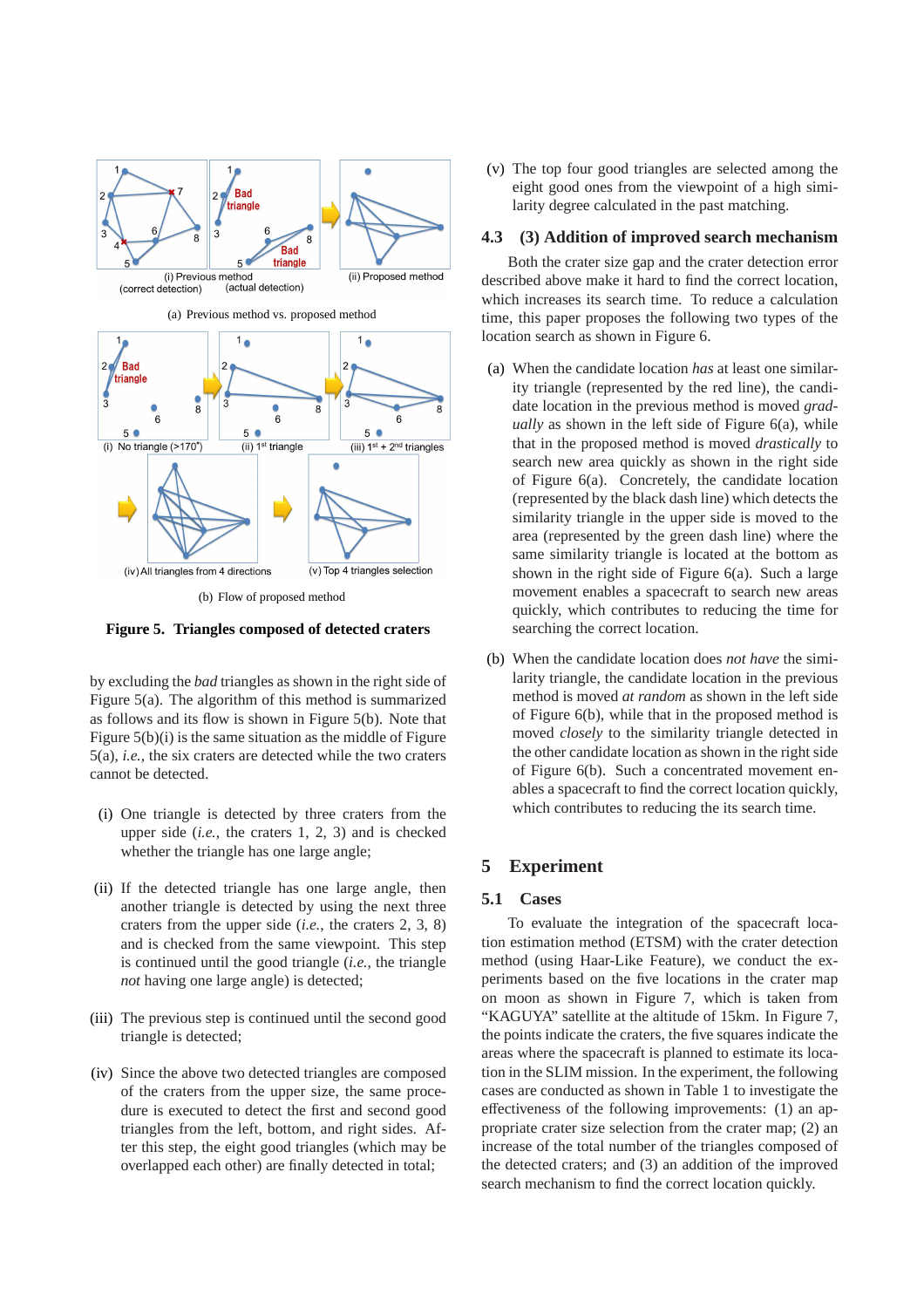

(b) Concentrate movement

**Figure 6. Improved search mechanism**

**Table 1. Experimental cases**

| Case 1 |               |
|--------|---------------|
| Case 2 | $(1)+(2)$     |
| Case 3 | $(1)+(2)+(3)$ |

# **5.2 Evaluation criteria and parameter setting**

The following evaluation criteria are employed: (1) a success rate in 100 trials and (2) an average estimated time for finding the correct location in 100 trials. In this experiment, the spacecraft location estimation is completed when finding the location which contains at least two similarity triangles. To calculate the estimated time for finding the correct location, we start to obtain the results of *SUZAKU-V* (a CPU board) [9] developed by Atmark Techno, Inc., and then convert the calculation time by obtained SUZAKU-V into the time by the tested environment for the SLIM mission. The specification of both of SUZAKU-V and the tested environment are summarized in Table 2.

The parameters are set as shown in Table 3. Concretely,  $25 (= 5 \times 5)$  candidate locations are initially generated to cover a whole area. The crossover and movement operations are respectively executed with 45% probability. When the old candidate locations are replaced with the new ones, the five best old candidate locations remain as the elite selection. The maximum generation is set as 100.



**Figure 7. Crater map at an altitude of 15km**

#### **5.3 Experimental results**

Figure 8(a) shows the experimental result of case 1, where the horizontal axis indicates the five areas while the vertical axis indicates the success rate in 100 trials. The yellow bars indicate the success rate. Figure 8(b), on the other hand, shows the experimental result of cases 2 and 3, where the horizontal axis and the left vertical axis have the same meaning of Figure 8(a) and the right vertical axis indicates the average estimated time in 100 trials. The blue and red bars respectively indicate the success rates of cases 2 and 3, while the blue and red lines respectively indicate their average estimated time.

The result shown in 8(a) indicates that the success rate differ among fives area in case 1. This means that the only appropriate crater size selection from the crater map has a limitation of finding the correct location. The result shown in 8(b), on the other hand, indicates the success rates mostly achieve 100% except for area 5 in case 2 and mostly achieve 100% in all areas in case 3, while the average estimated time in case 3 is shorter than that in case 2 in all areas. This means that the increase of the total number of the triangles composed of the detected craters contributes to finding the correct location in *mostly all* areas, and an addition of the improved search mechanism contributes to finding the correct location *quickly*. Regarding the computational time, in particular, the generation in cases 2 and 3 is less than 100 which is the initial maximum value, meaning that the computational time becomes short.

The above result reveals that the integration of the spacecraft location estimation method (ETSM) with the crater detection method (using Haar-Like Feature) can mostly achieve 100% in all areas with reducing a calcu-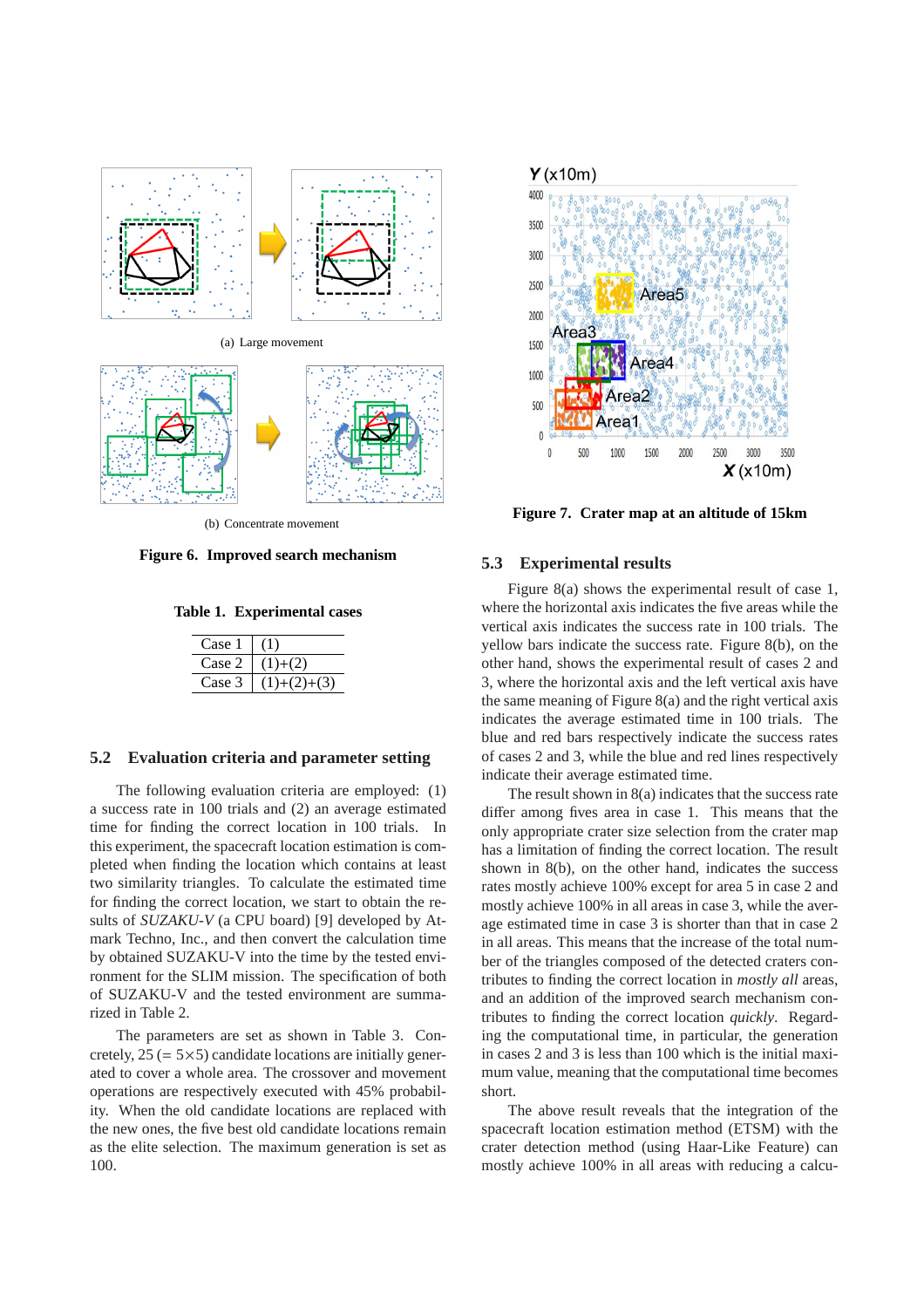| (a) SUZAKU-V |                   |  |
|--------------|-------------------|--|
| <b>FPGA</b>  | Xlinx Virtex-4 FX |  |
| CPU core     | PowerPC 405       |  |
| CPU clock    | 350MHz            |  |
| <b>DRAM</b>  | $32MB \times 2$   |  |
| Flash memory | 8MB (SPI)         |  |
| Standard OS  | Linux             |  |

| (b) Tested environment |                        |  |
|------------------------|------------------------|--|
| Family                 | Space-Grade Virtex-4QV |  |
| Device                 | XQR4VLX200             |  |
| Package                | CF1509                 |  |
| Speed                  | $-10$                  |  |
| Maximum frequency      | 52.383MHz              |  |

**Table 3. Experimental parameters**

| Num. of candidate locations $(N_p)$ | 25  |
|-------------------------------------|-----|
| Crossover rate $(P_c)$              | 45% |
| Movement rate $(P_m)$               | 45% |
| Num. of elites $(N_r)$              | 5   |
| Num. of maximum generation          | 100 |

lation time by employing (1) an appropriate crater size selection from the crater map; (2) an increase of the total number of the triangles composed of the detected craters; and (3) an addition of the improved search mechanism.

# **6 Conclusion**

This paper integrated the spacecraft location estimation method with the crater detection method in the SLIM mission in order to validate them together even though such different methods are independently validated in most cases. To investigate an effectiveness of the integrated methods from the viewpoint of a location estimation accuracy and time, the experiments were conducted under the five locations in the crater map on moon taken by "KAGUYA" (SELENE) satellite and have revealed the following implications: (1) the integrated methods can achieve a high location estimation accuracy even in some inconsistencies between two methods (*i.e.,* the integrated methods improved the robustness to both the crater size gap and the crater detection error); (2) both the appropriate crater size selection and the increase of the total number of the triangles composed of the detected craters improve the location estimation accuracy but it requires a larger computational time than the target time; (3) the im-



**Figure 8. Success rate and average estimated time**

proved search mechanism added in the integrated methods can achieve mostly 100% accuracy of the location estimation while reducing a computational time.

What should be noticed here is that these results have only been obtained from the five locations in the crater map. Therefore, further careful qualifications and justification, such as an investigation in other locations, are needed to generalize the effectiveness of the proposed methods. These important directions must be pursued in the near future in addition to the following future research: (1) a further reduction of a computational time; and (2) an integration with other crater detection method to improve the location estimation accuracy.

## **References**

- [1] Chen, O. S., Defrise, M., and Deconinck, F.: "Symmetric phase-only matched filtering of Fourier-Mellin transforms for image registration and recognition," *IEEE Transactions on Pattern Analysis and Machine Intelligence*, pp. 1156-1168, 1994.
- [2] Goldberg, D. E.: *Genetic Algorithms in Search, Optimization and Machine Learning*, Addison-Wesley, 1989.